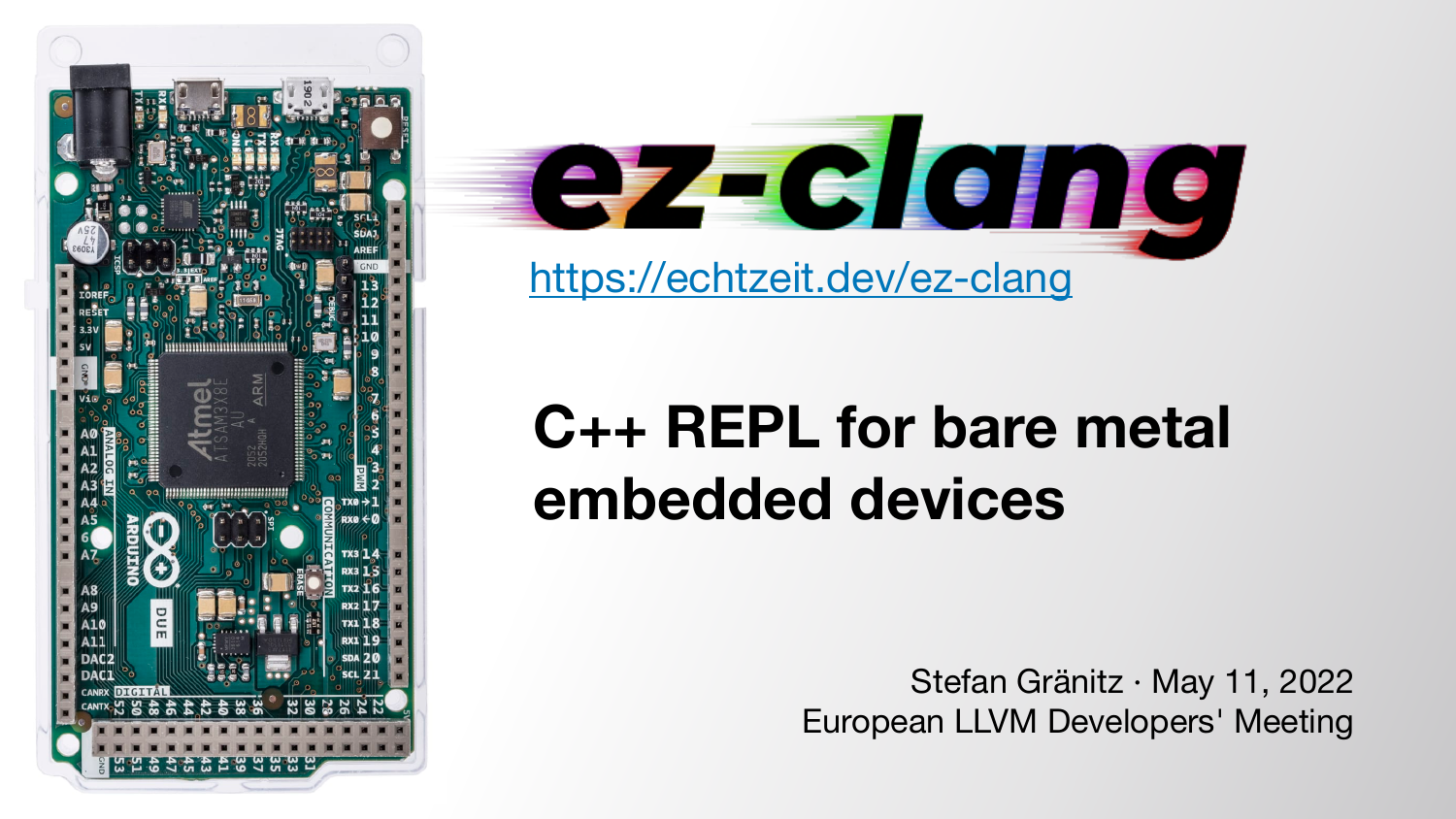

- ‣ Code runs on connected development board
- ‣ [Cling](https://github.com/root-project/cling)-based REPL prompt for C++ and meta commands
- ‣ Docker with QEMU and Arduino Due support v0.0.5: <https://hub.docker.com/r/echtzeit/ez-clang>
- ‣ Firmware reference implementations: <https://github.com/echtzeit-dev/ez-clang-arduino> https://github.com/echtzeit-dev/ez-clang-gemu
- ‣ Current development state of mind: go fast and break things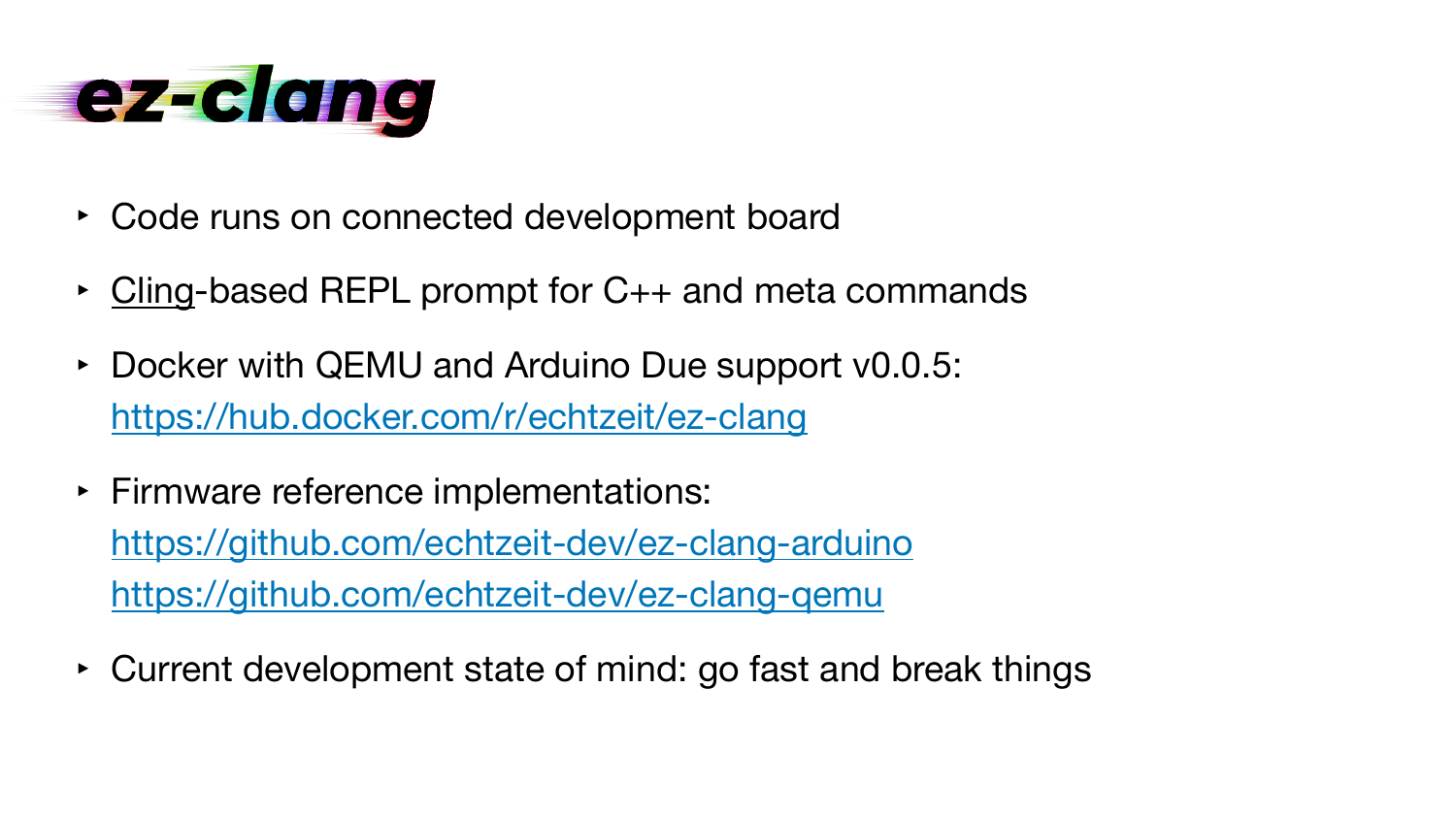

- 1. Terminology
- 2. Hardware Dimensions
- 3. REPL Pipeline
- 4. Transform: Return Value Extraction
- 5. Firmware Documentation
- 6. Outlook
- 7. Questions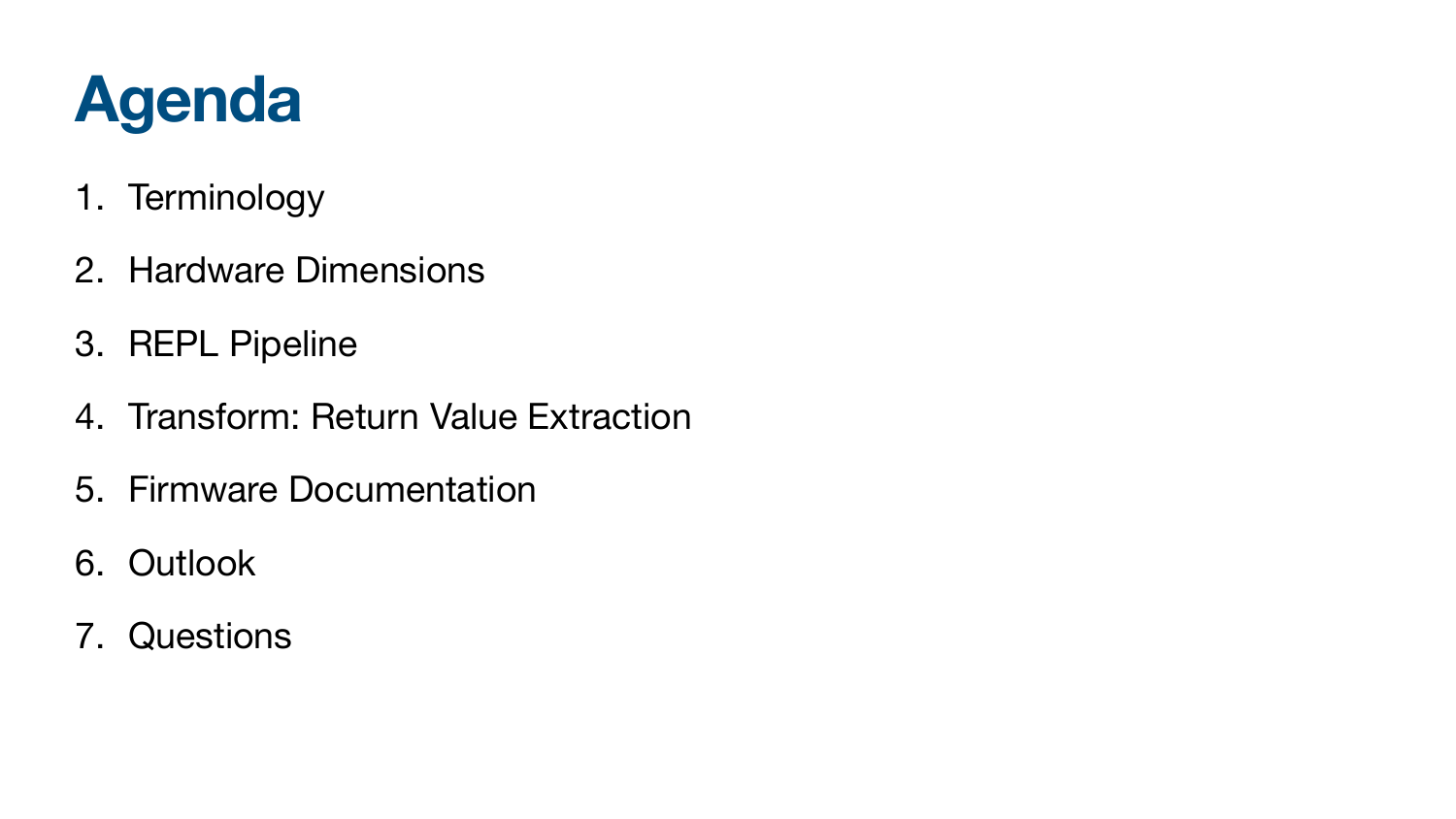# **Terminology**

### Command Prompt

### Clang Frontend

JIT Backend

ORCv2 + JITLink

Prebuilt Libraries

Tools



e.g. ez/stdio/printf.a

Bundled firmwares, scripts, etc.

RPC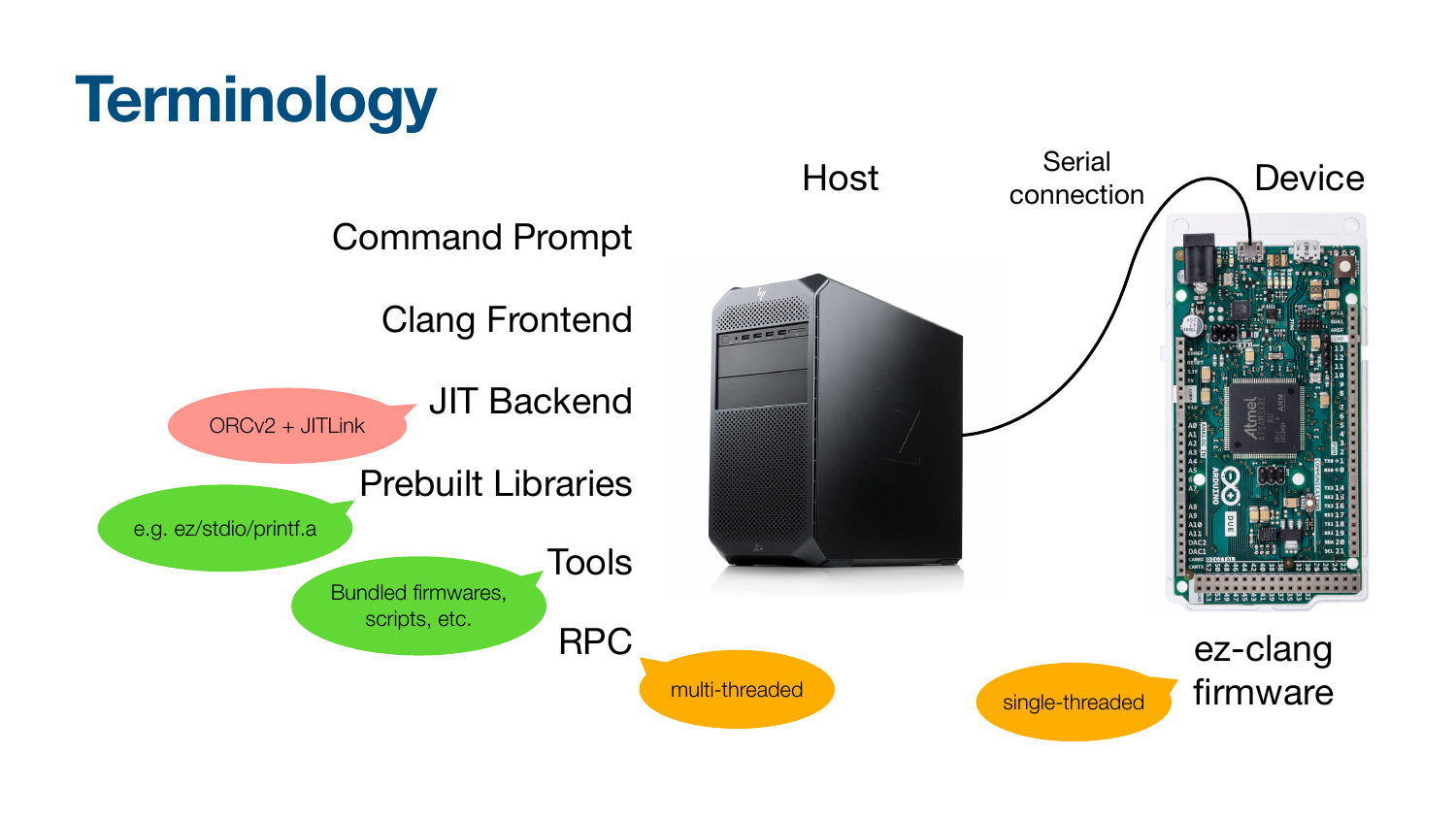

### Processor RAM Disk 4x 1.5GHz 4GB Typical MicroSD: 32GB

## **Hardware Dimensions Raspberry Pi 4 vs. Bare Metal Microcontrollers**

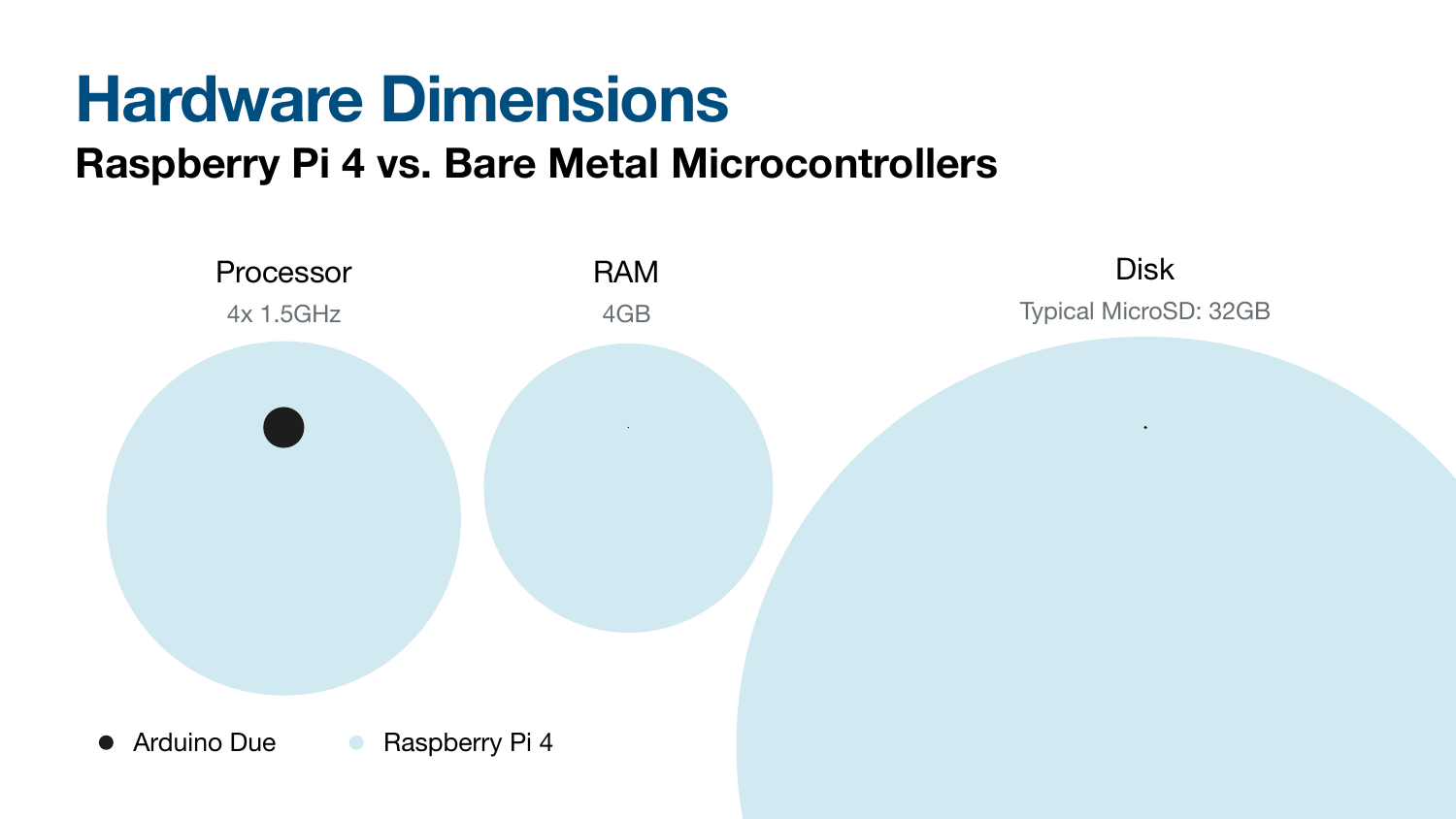- ez-clang
- Stellaris lm3s811evb
- MicroPython (min. requirements\*)
- Arduino Due







 $*$  <u>[v1.18 ESP8266 guide](https://docs.micropython.org/en/v1.18/esp8266/tutorial/intro.html)</u>: "The minimum requirement for flash size is 1Mbyte. There is also a special build for boards with 512KB, but it is highly limited comparing to the normal build"



## **Hardware Dimensions Bare Metal Microcontrollers**

### Processor RAM ROM 50 MHz 70 MHz 84 MHz 84 KB 16 KB 96 KB 64 KB 256 KB 512 KB

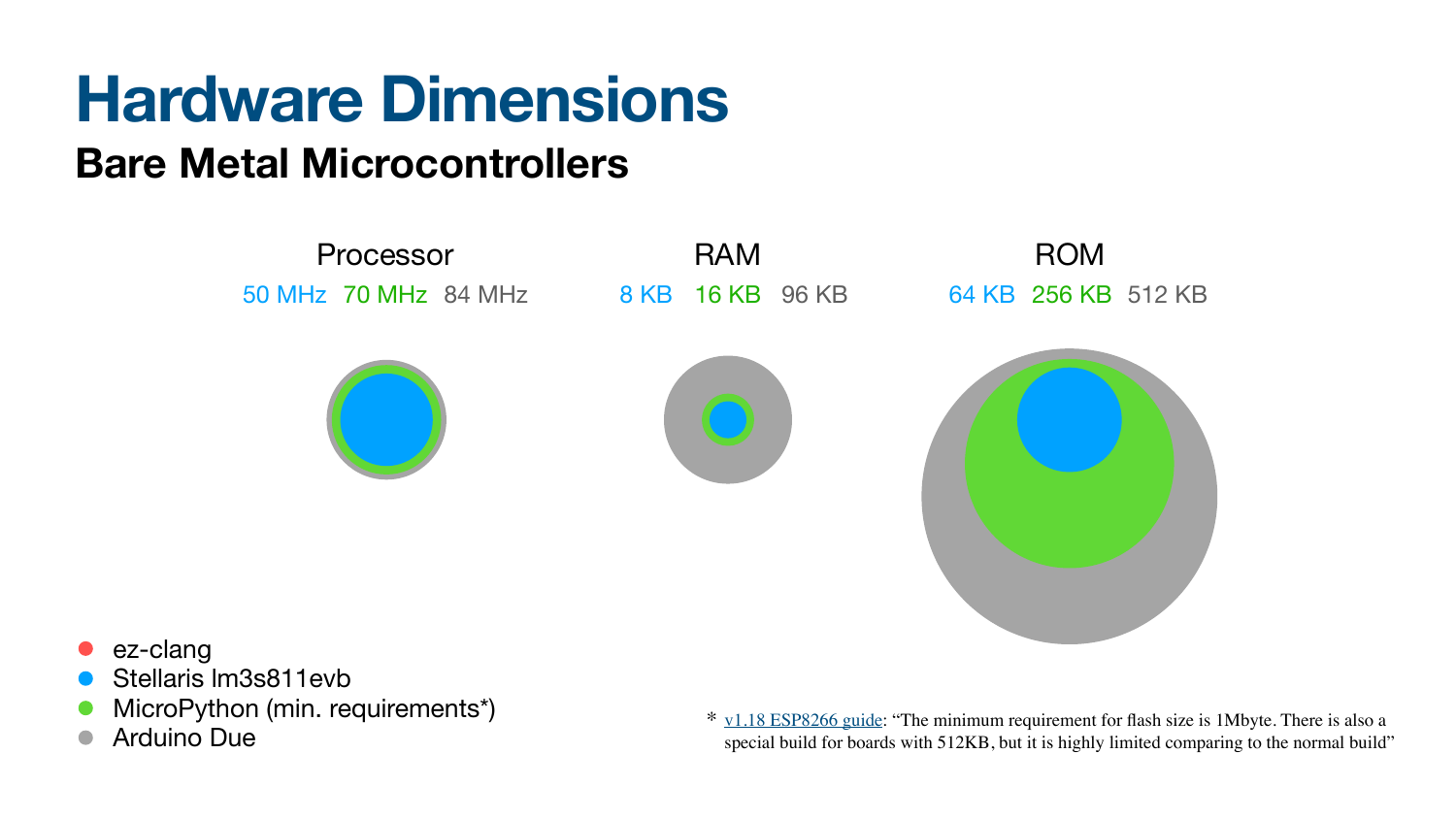- ez-clang
- Stellaris lm3s811evb
- MicroPython (min. requirements)
- Arduino Due

## **Hardware Dimensions Bare Metal Microcontrollers**





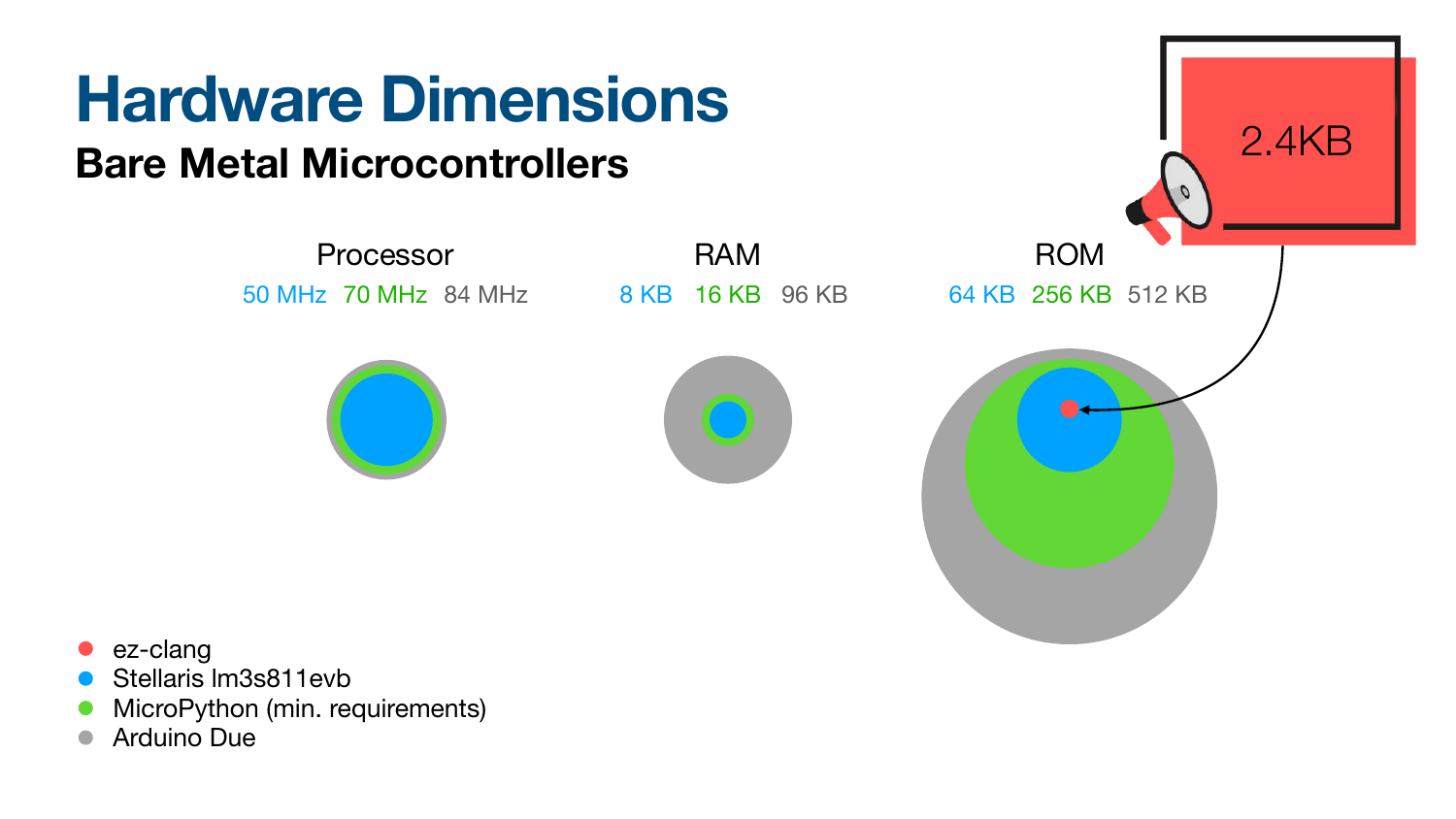## **Competitors?**

### **MicroPython ez-clang**

Language (Reduced) Python Dialect Standard C++

**Standard** Libraries

**Execution** Model

device capacity

Subset of Python Stdlib Feature-set depends on Newlib instead of glibc STL adaptations like ETL

Interpreted, Interpreter on device

### Compiled, Toolchain on host, Minimal stub on device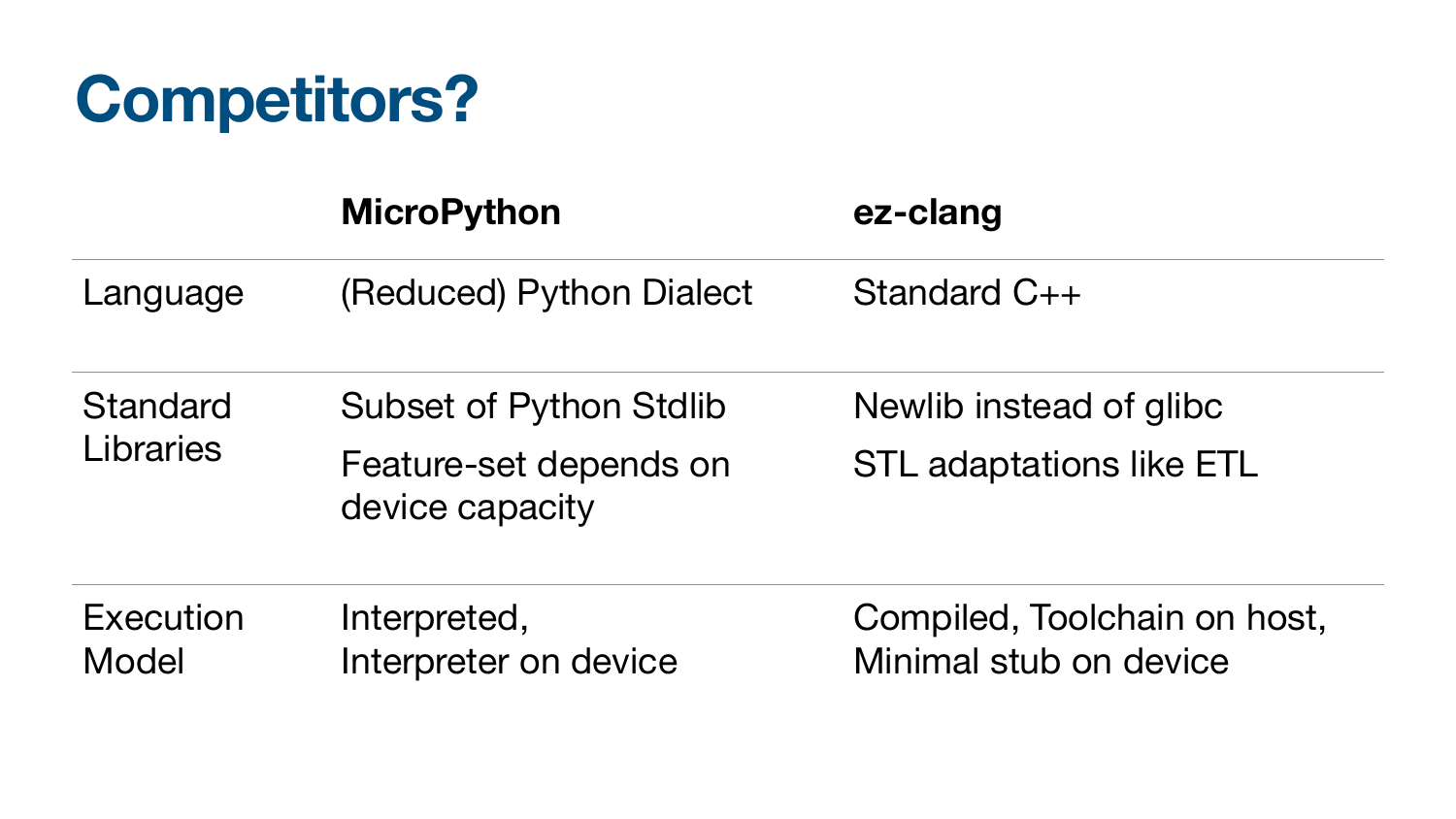# **REPL Pipeline**



Loop



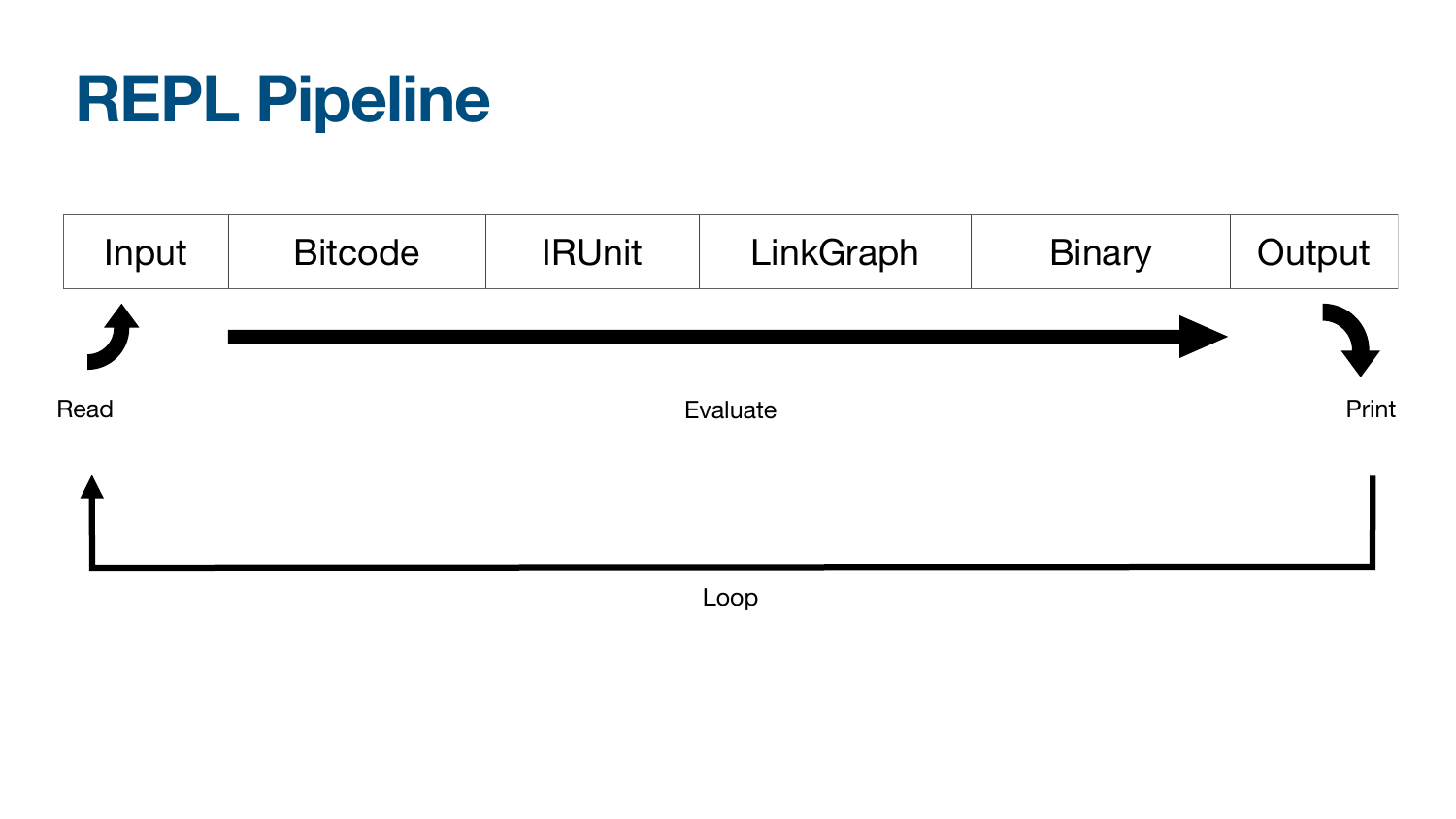# **REPL Pipeline**



insert NULL checks, attach value reporter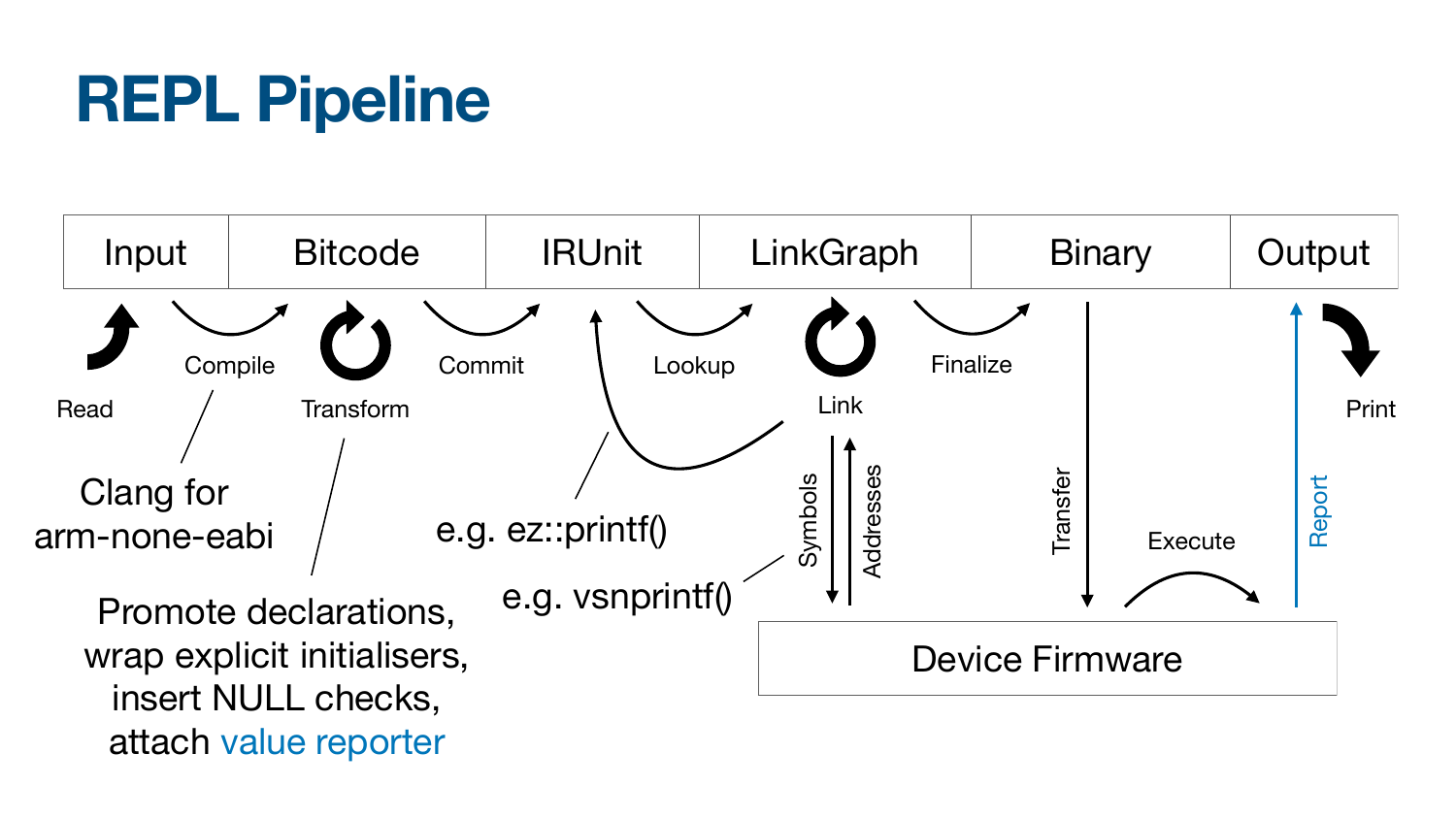### **Transform: Return value formatter Cling in-process vs. ez-clang out-of-process**

qemu> int  $a = 1 + 2$ (int) 3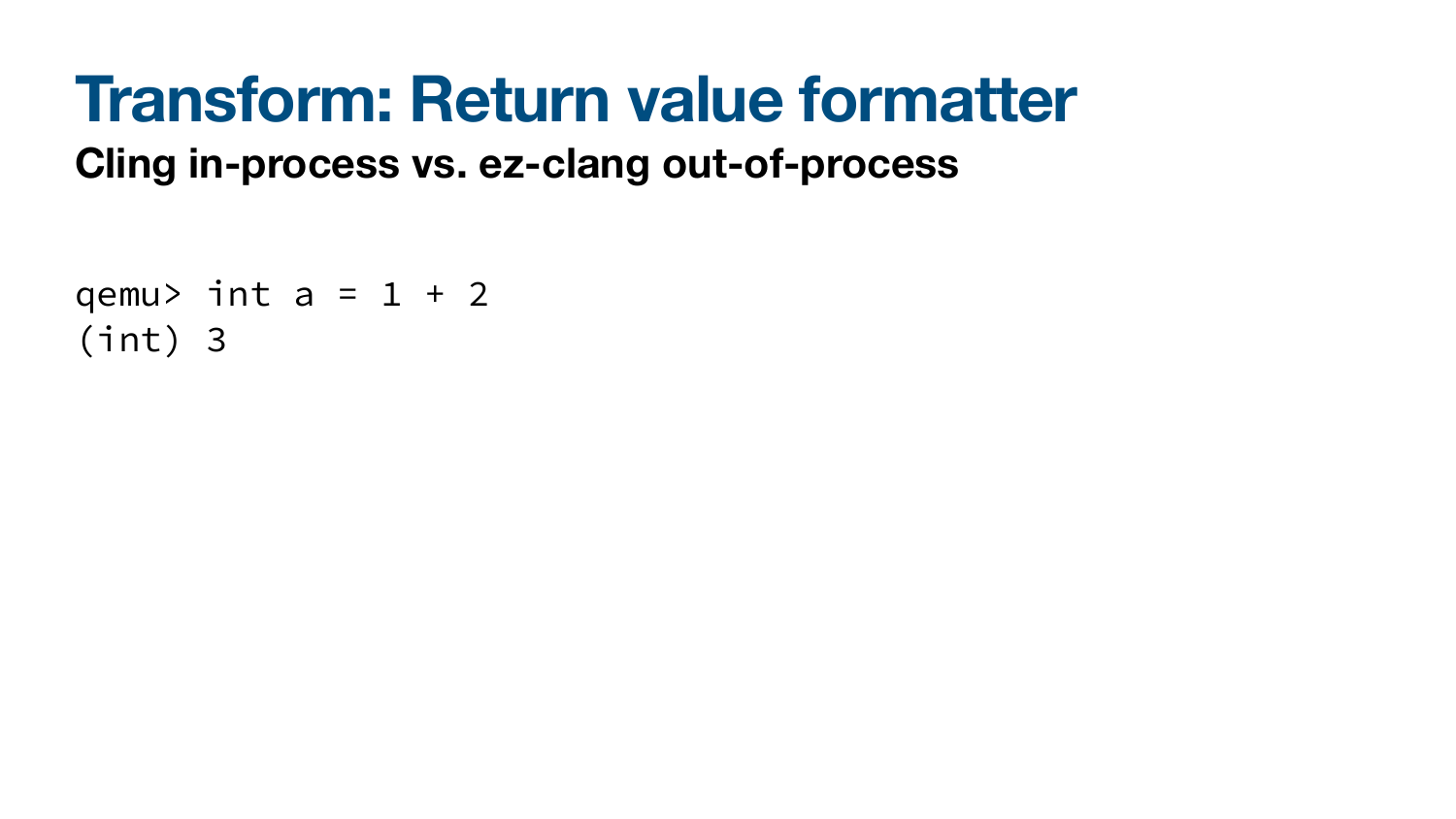## **Transform: Return value formatter Cling in-process**

- #0: 0x0000053cd3a4 cling`cling::printValue() #1: 0x0000053d05b7 cling`executePrintValue<int>() #2: 0x0000053ceecd cling`printUnpackedClingValue() #3: 0x0000053cf73b cling`cling::valuePrinterInternal::printValueInternal() #4: 0x0000053cc68e cling`cling::Value::print() const #5: 0x0000053cc875 cling`cling::Value::dump() const #6: 0x0000053c57fc cling`dumpIfNoStorage() #7: 0x0000053c5922 cling`cling::runtime::internal::setValueNoAlloc() #8: 0x7ffff7912042 **JITed code**#9: 0x0000052cd821 cling`cling::IncrementalExecutor::executeWrapper() const #10: 0x00000530d278 cling`cling::Interpreter::RunFunction() ...
- ‣ Synthesizes runtime call that invokes printValue() in static code
- $\triangleright$  Pass context through JITed code as void  $\star$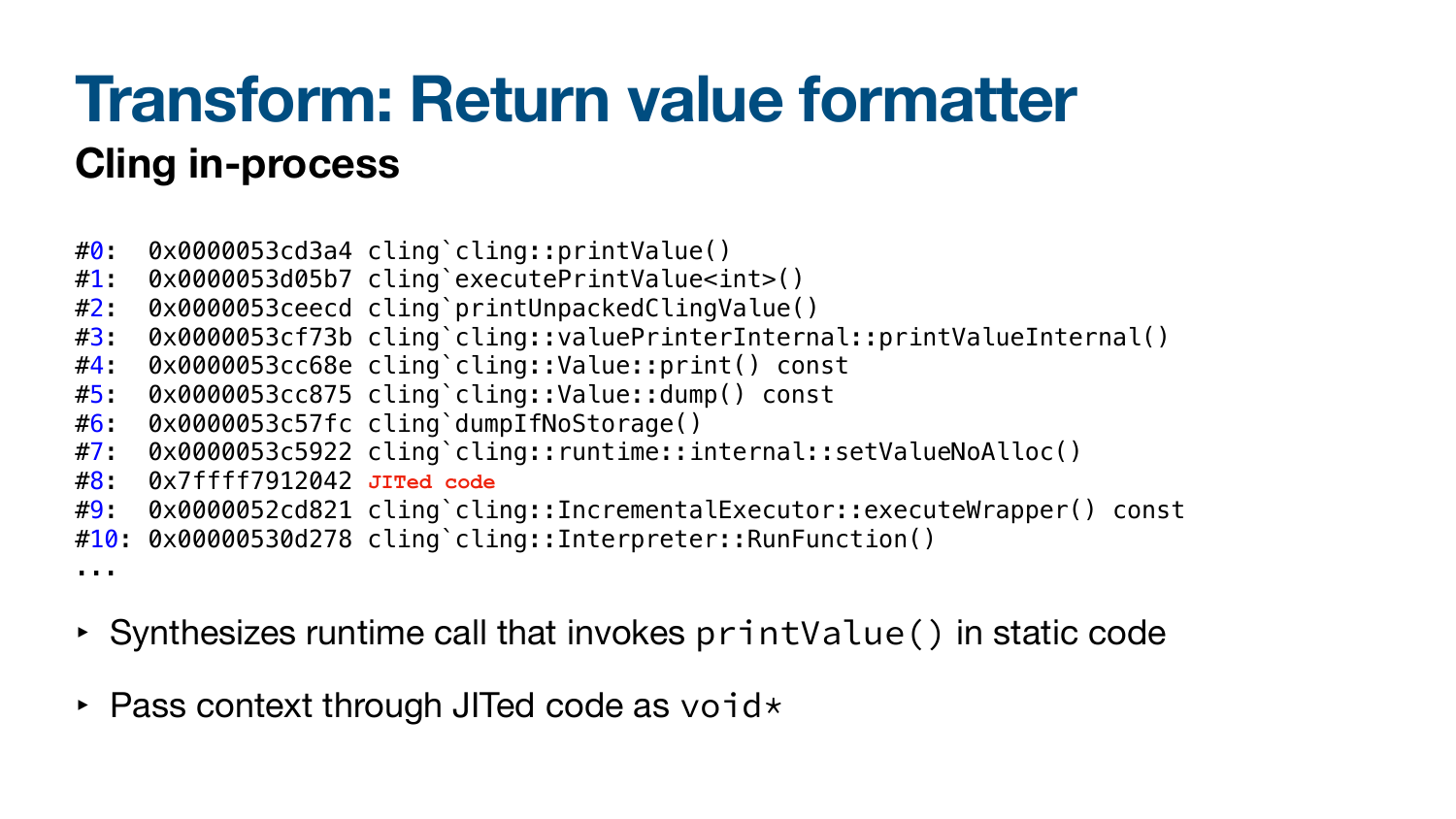- void \_\_ez\_clang\_report\_value(uint32\_t SeqNo, const char \*Blob, size\_t Size) { // The REPL uses this function to print expression values. // It knows the type of the data in this blob. sendMessage(ReportValue, SeqNo, Blob, Size); }
- ‣ Built-in firmware function: [release/0.0.5/docs/runtime.md](https://github.com/echtzeit-dev/ez-clang/blob/main/release/0.0.5/docs/runtime.md#__ez_clang_report_value)
- ‣ Sends asynchronous ReportValue message to host
- ‣ Return value formatter:
	-
	- Synthesizes runtime call that sends back expression result memory - Registers response handler that stores type info and dumps the result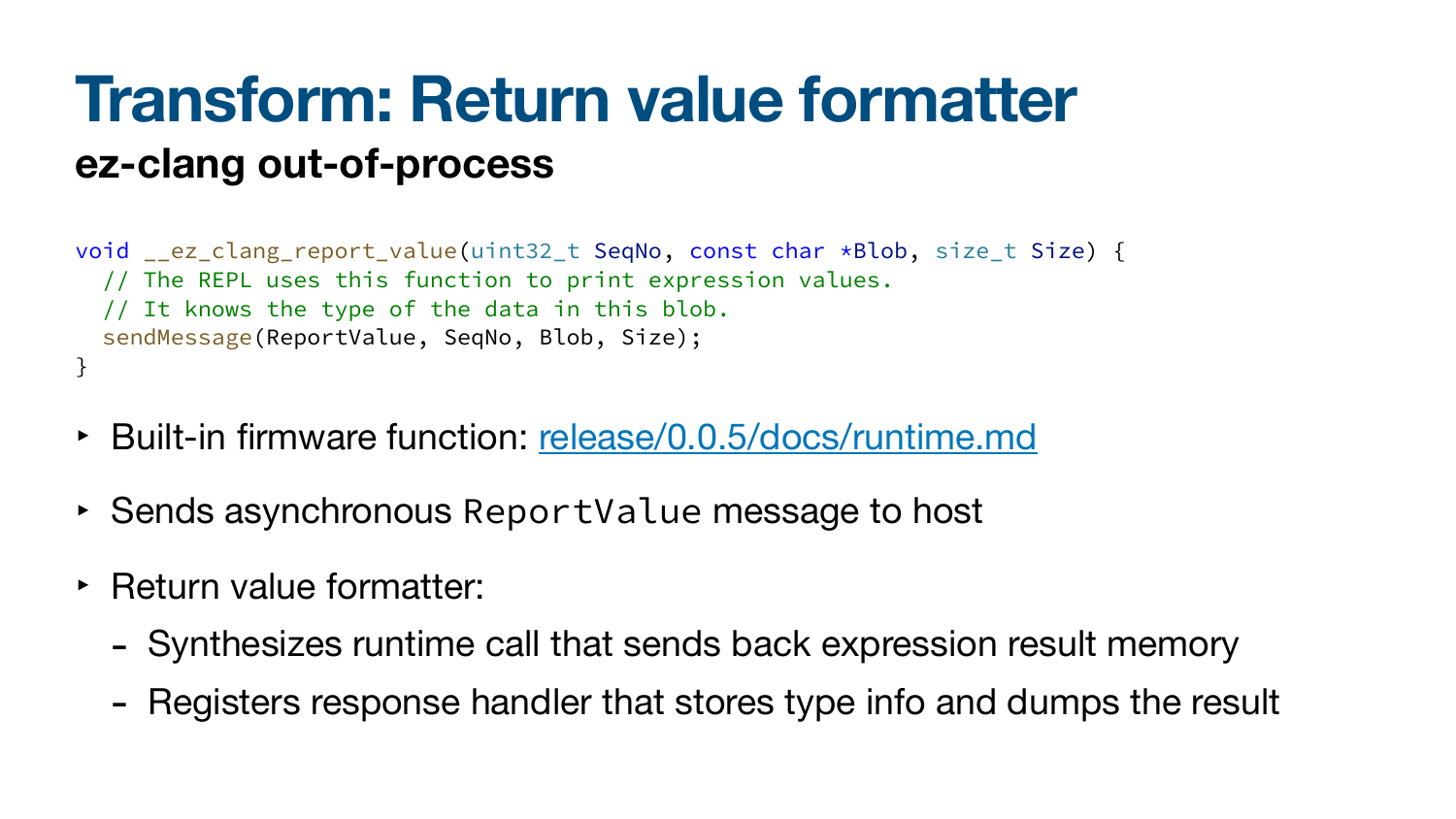due> int  $a = 1 + 2$ FunctionDecl ID0001 <input\_line\_1> \_\_ez\_clang\_expr0 'void ()' `-CompoundStmt `-DeclStmt `-VarDecl ID0002 a 'int' cinit `-BinaryOperator 'int' '+' |-IntegerLiteral 'int' 1 `-IntegerLiteral 'int' 2

‣ Step 1: Wrap in function and compile

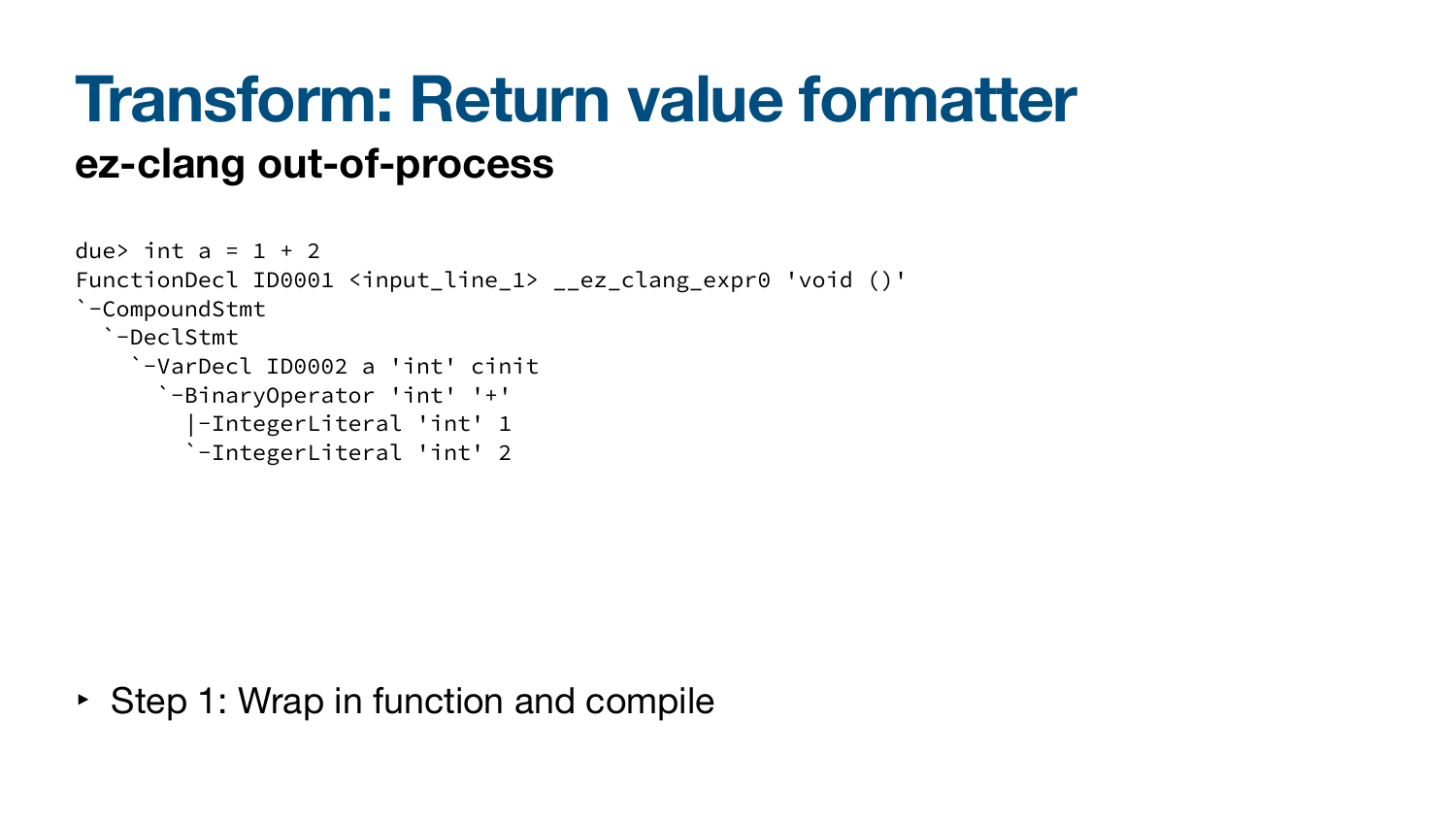due> int  $a = 1 + 2$ FunctionDecl ID0001 <input\_line\_1> \_\_ez\_clang\_expr0 'void ()' `-CompoundStmt `-DeclStmt `-VarDecl ID0002 a 'int' cinit `-BinaryOperator 'int' '+' |-IntegerLiteral 'int' 1 `-IntegerLiteral 'int' 2

DeclExtractor:

FunctionDecl ID0001 <input\_line\_1> \_\_ez\_clang\_expr0 'void ()'

`-CompoundStmt

`-DeclRefExpr ID0003 'int' lvalue Var ID0002 'a' 'int'

‣ Step 2: Promote declarations and initialisers to global scope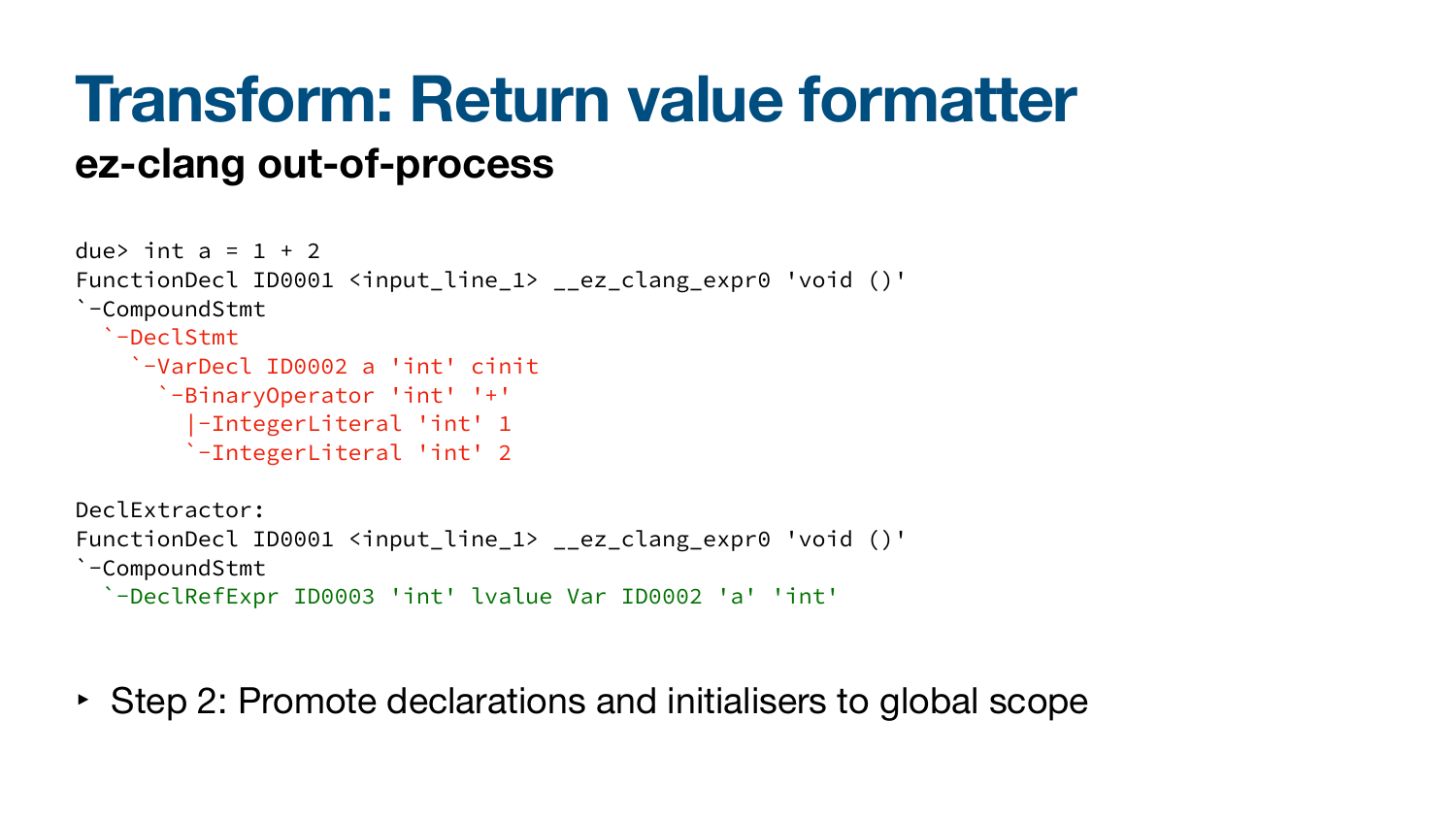due> int  $a = 1 + 2$ ValueExtractionSynthesizer: FunctionDecl ID0001 <input\_line\_1> \_\_ez\_clang\_expr0 'void ()' `-CompoundStmt `-CallExpr 'void' |-ImplicitCastExpr 'void (\*)(unsigned int, const char \*, unsigned int)' | `-DeclRefExpr lvalue Function '\_\_ez\_clang\_report\_value' |-IntegerLiteral 'unsigned int' 1 |-CStyleCastExpr 'const char \*' <BitCast> | `-UnaryOperator 'int \*' prefix '&' cannot overflow | `-DeclRefExpr ID0003 'int' lvalue Var ID0002 'a' 'int' `-UnaryExprOrTypeTraitExpr 'unsigned int' sizeof `-DeclRefExpr ID0003 'int' lvalue Var ID0002 'a' 'int' (int) 3

• Step 3: Pass expression result to \_\_ez\_clang\_report\_value()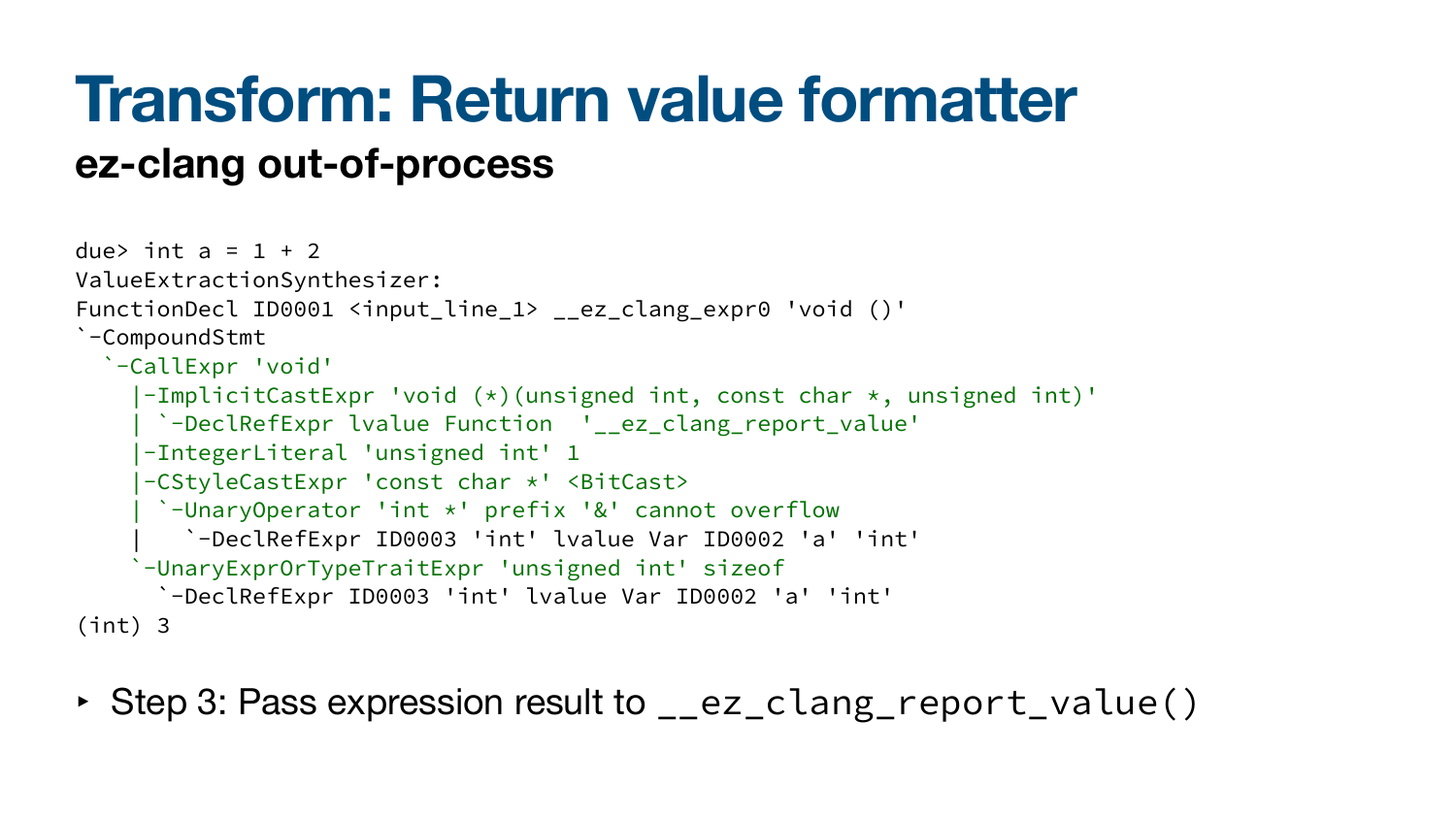## **Device firmware Interface documentation**

### **Lookup Request**

Resolve device addresses for a number of symbols. Takes an array of symbol names. Returns same-sized array of addresses. For symbols that are not found, the respective index holds a NULL value.

\_\_ez\_clang\_rpc\_lookup(array<string>) -> expected<array<addr>>

### **Input**

| <b>Field</b>                  | <b>Bytes</b> | <b>Example</b>                                                                                  | <b>Interpretation</b>                    |
|-------------------------------|--------------|-------------------------------------------------------------------------------------------------|------------------------------------------|
| Count                         | 8            | 02 00 00 00 00 00 00 00                                                                         | Request for two symbols                  |
| <b>Name</b>                   | $8 + N$      | 16 00 00 00 00 00 00 00 5f 5f 65 7a 5f 63 6c<br>61 6e 67 5f 72 70 63 5f 65 78 65 63 75 74 65    | First symbol:<br>__ez_clang_rpc_execute  |
| <b>Name</b><br>$\overline{2}$ | $8 + N$      | 17 00 00 00 00 00 00 00 5f 5f 65 7a 5f 63 6c<br>61 6e 67 5f 72 65 70 6f 72 74 5f 76 61 6c 75 65 | Second symbol:<br>_ez_clang_report_value |

### Output

| <b>Field</b>        | <b>Bytes</b> | <b>Example</b>                | <b>Interpretation</b>      |
|---------------------|--------------|-------------------------------|----------------------------|
| <b>Success Code</b> |              | 00                            | No errors during lookup    |
| Count               | 8            | 00 00 00 00 00 00<br>00<br>02 | Result with two addresses  |
| <b>Address 1</b>    | 8            | 01 1A 00 00 00 00 00 00       | First symbol @ 0x00001A01  |
| Address 2           | 8            | 1B 00 00 00 00 00 00          | Second symbol @ 0x00001B01 |

Interfaces are subject to change and documented by version:

- [release/0.0.5/docs/rpc.md](https://github.com/echtzeit-dev/ez-clang/blob/main/release/0.0.5/docs/rpc.md) ‣ RPC interface:
- [release/0.0.5/docs/runtime.md](https://github.com/echtzeit-dev/ez-clang/blob/main/release/0.0.5/docs/runtime.md) ‣ Runtime interface:
- ‣ Reference implementations: <https://github.com/echtzeit-dev/ez-clang-arduino> <https://github.com/echtzeit-dev/ez-clang-qemu>



⇧ [Documentation of the RPC endpoint \\_\\_ez\\_clang\\_rpc\\_lookup](https://github.com/echtzeit-dev/ez-clang/blob/main/release/0.0.5/docs/rpc.md#lookup-request)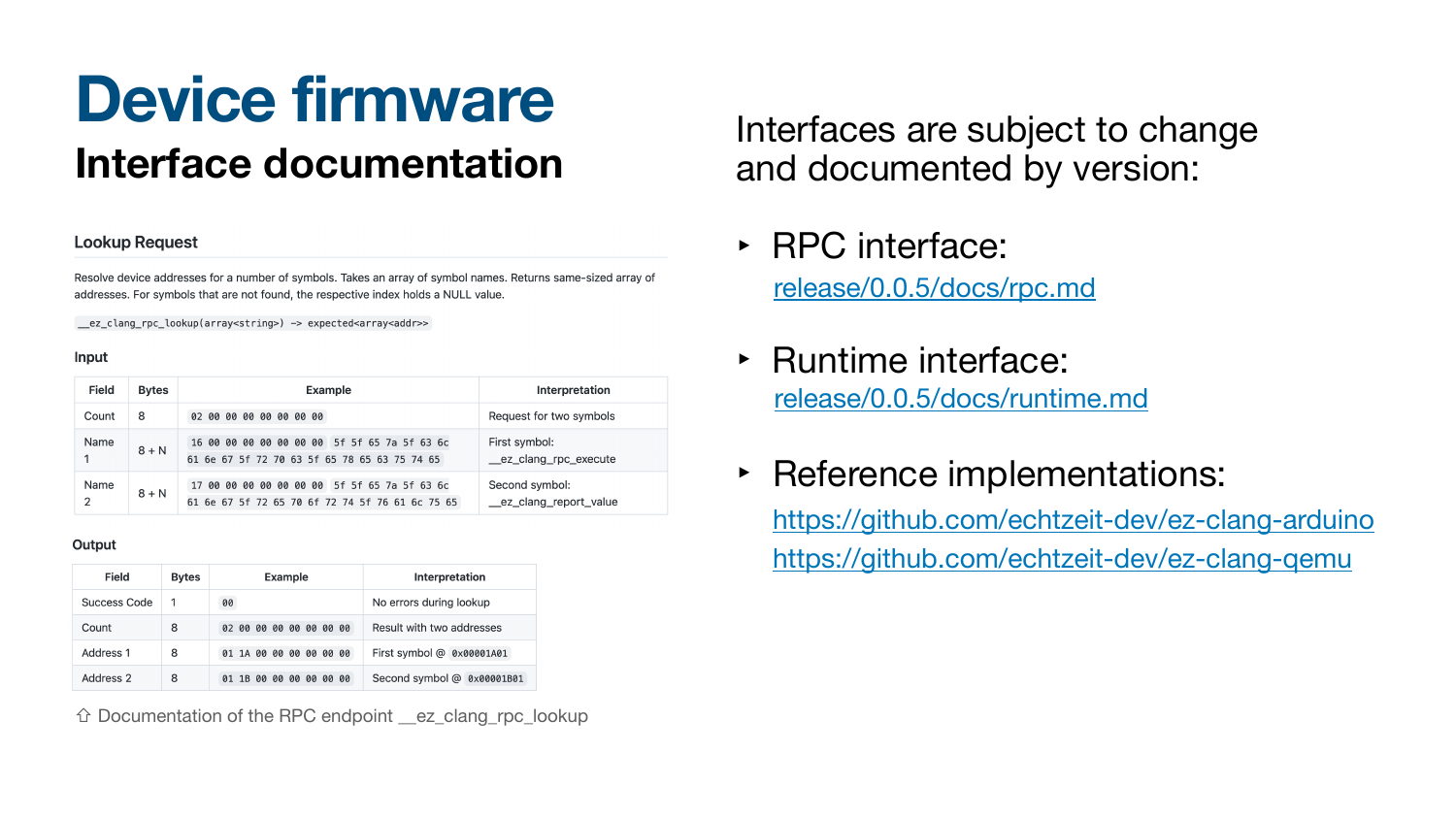## **Outlook Next few weeks**

- 1. Publish device configuration API
- 2. Add support for ARMv6 CPUs (Cortex® M0 and M0+)
- 3. Load standard libraries at runtime
- 4. Bugfixing and stability
- 5. Prototype APIs for external Command Line and Compiler
- 6. Target AVR